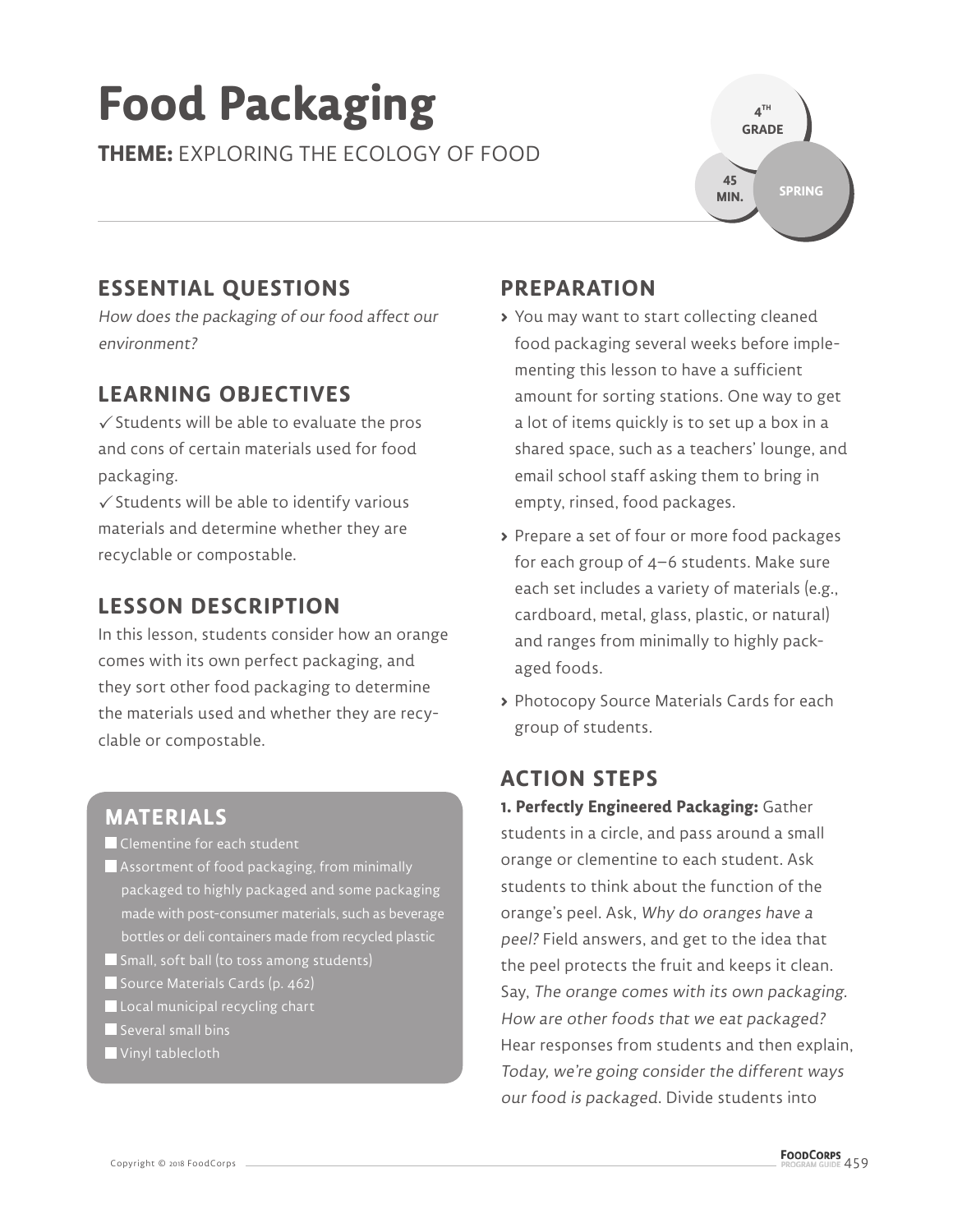groups of four to six, and provide each group with an assortment of food packaging. **(5 min.)**

**2. Sorting the Spectrum of Packaging:** Have groups of students sort their objects into a spectrum from those with the least amount of packaging to those with the most. **(5 min.)**

**3. Sorting by Where It Came From**: Next, hand out the Source Materials Cards, and have each group sort their objects by the materials used. **(5 min.)**

**4. Sorting by Where It's Going:** Next, hand out a recycling chart for your community to each group as well as several small bins. Have students sort materials again, this time by which are recyclable in your community, which can be composted, and which are destined for the landfill. **(5 min.)**

**5. Reducing Your Waste:** Once each group has their packaging sorted by where it's going, ask them to bring their landfill items to the vinyl tablecloth you've laid on the ground, making a big class pile. Have students make observations about the pile. Ask, Are there any items you see here that we could avoid having in the landfill? Discuss alternative approaches to reducing waste, such as using reusable bags and bulk bins. Ask, What about objects that we recycled? Are there ways we can reduce sending objects to recycling facilities? Hold up a plastic water bottle and ask, What are other ways to get the water without the waste? As you're discussing single-use plastics, you might introduce the story of the youth activist Milo Cress who started the Be Straw Free campaign when he was nine. **(10 min.)** 

**6. Compost Hot Potato:** Explain how composting is another way to divert waste from landfills. Say, Compost creates a free, organic "fertilizer" for our plants; it reduces waste that would otherwise go to the landfill; and it takes carbon from decomposing plants that would otherwise go up into the atmosphere and holds that carbon in the soil, which helps slow climate change! Make a list of all the things that are biodegradable that they can think of and things you could add to a compost pile. Say, We're going to play a game called compost hot potato. I'll toss the ball to someone and name something we could add to a compost pile. The person who is "it" will stand in the middle and try to tag someone before that person thinks of something new and tosses the ball to another person. If you get tagged before you think of something to add to the compost pile, you're it! Play the game for several rounds. **(10 min.)**

#### **REFLECTION**

Have students discuss the following questions in small groups, then share with the class: **(5 min.)**

- What are ways we can reduce our use of packaging?
- What did you learn today that you'd like to share with others?
- What types of packaging do you think are best?
- How does the use of food packaging affect our environment?

#### **ADAPTATIONS**

**Classroom Extension:** Have students choose a food for which to design their own food packaging. Ask them to consider protecting and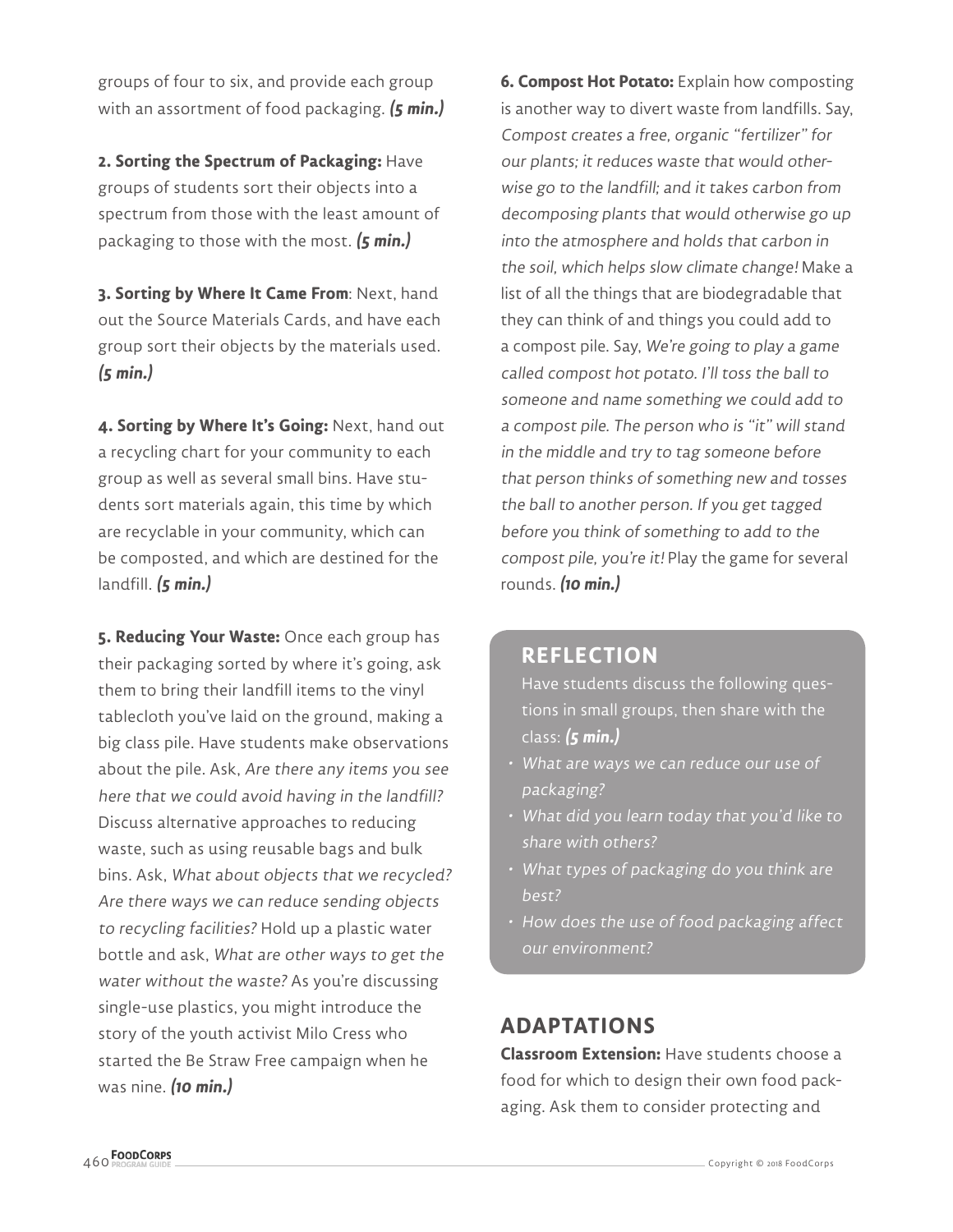marketing the food as well as creating packaging that has the least environmental impact.

**Cafeteria Extension:** Explore the possibility of conducting a school-wide waste audit with students. Consult the USDA resource Guide to Conducting Student Food Waste Audits.

#### **ACADEMIC CONNECTIONS**

English Language Arts Common Core State Standards

#### **CCSS.ELA-LITERACY.SL.4.1**

Engage effectively in a range of collaborative discussions (one-on-one, in groups, and teacher-led) with diverse partners on grade 4 topics and texts, building on others' ideas and expressing their own clearly.